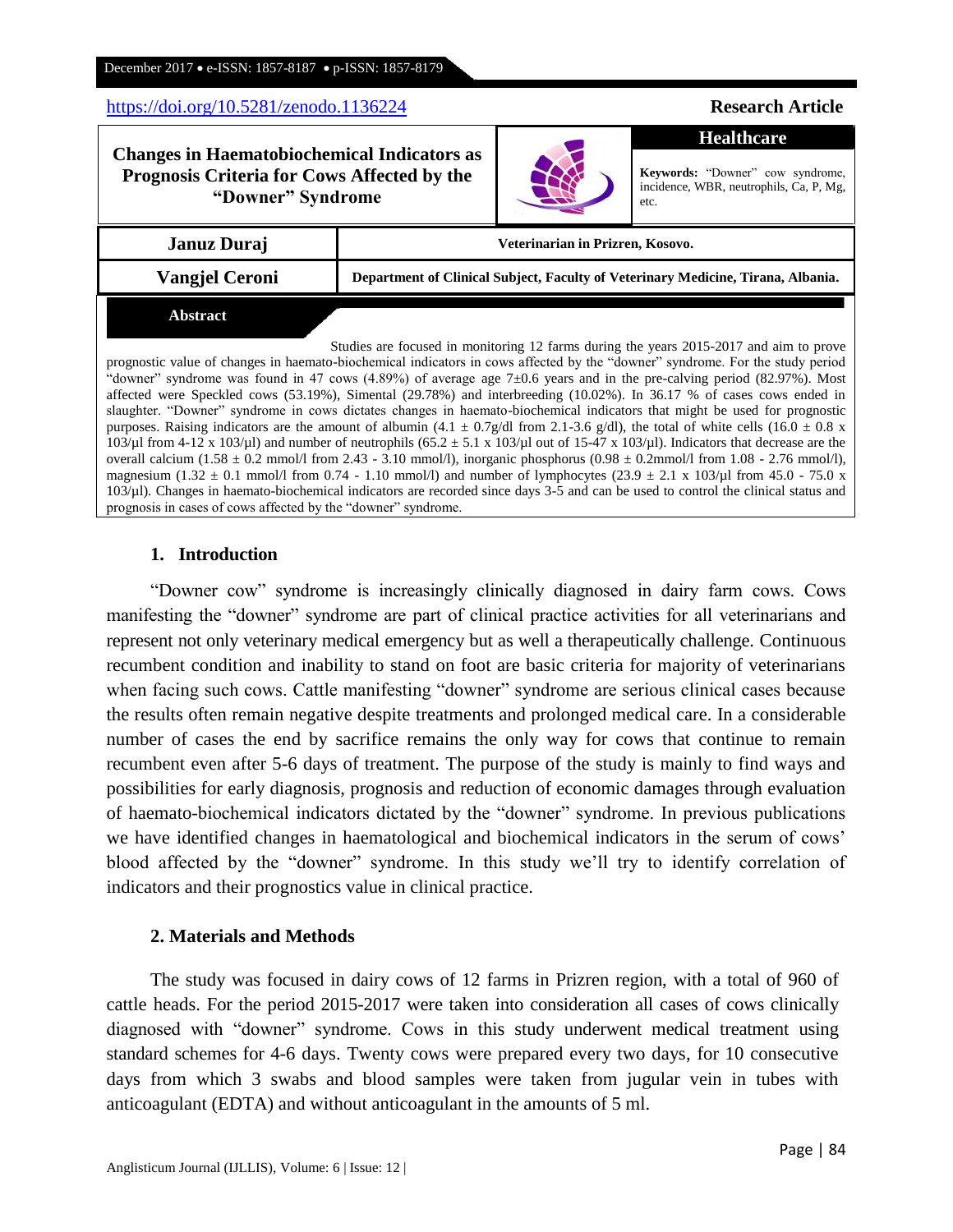The prepared swabs, after drying were dyed with giemsa and manually checked in the laboratory of the clinical diagnosis in the Faculty of Veterinary Medicine in Tirana for figurative elements of blood. Blood samples and separated serum were checked with biochemical analyser EMP-168 Vet. using respective kits for indicators: Total proteins, albumins, overall calcium, inorganic phosphorous, magnesium, overall bilirubin, aspartate aminotransferase (AST), alanine aminotransferase (ALT), total of white cells (WBC), erythrocytes (RBC), haemoglobin (HB), haematocrit (HCT), medium corpuscular volume (MCV), corpuscular haemoglobin (MCH), platelets (PLT) and indicators of leucocyte formula (neutrophils, granulocytes, monocytes, eosinophils and basophils). Obtained data were statistically processed with ANOVA method (homogeneity of variances and normality). Average values of indicators in the study were compared based on the groups of cattle according to breed, ages, period of occurrence (months of the year) and clinical conclusion (group of cattle that were sacrificed and group of cattle that were clinically cured). For each group were defined also deviations from average values and connections between indicators. From all obtained data charts of the regress and correlation coefficients between pairs of indicators in the study were compiled, too.

## **3. Results and Discussions**

Data of the study showed that for the period from January 2015 until October 2017 with "downer" syndrome were affected 47 cattle heads, or 4.89%. In table 1 are shown cases encountered by years and breeds. Obtained results showed lower incidence compared with the data from other researchers*.* According to Bicalho, R. C. et al.(2007, b), 3.8 – 28 % of cases with hypocalcaemia in the period around calving get affected by "downer" syndrome and  $20 - 67$  % end with death or slaughter, Amory J.R. et al. (2006)*.*

| Years | <b>Affected</b>    |               | <b>By breed</b> |                    |               |  |
|-------|--------------------|---------------|-----------------|--------------------|---------------|--|
|       | <b>Cattle head</b> | $\frac{6}{6}$ | <b>Breed</b>    | <b>Cattle head</b> | $\frac{6}{9}$ |  |
|       |                    |               | Speckled        | 9                  | 56.2          |  |
| 2015  | 16                 | 34.04         | Simental        | 5                  | 31.2          |  |
|       |                    |               | interbreed      | 2                  | 12.5          |  |
| 2016  | 11                 | 2.34          | Speckled        | 7                  | 63.7          |  |
|       |                    |               | Simental        | $\overline{2}$     | 18.1          |  |
|       |                    |               | interbreed      | $\overline{2}$     | 18.1          |  |
| 2017  | 20                 | 42.55         | Speckled        | 9                  | 45.0          |  |
|       |                    |               | Simental        | 7                  | 35.0          |  |
|       |                    |               | interbreed      | 4                  | 20.0          |  |
| Total | 47                 | 100.0         | Speckled        | 25                 | 53.19         |  |
|       |                    |               | Simental        | 14                 | 29.78         |  |
|       |                    |               | interbreed      | 8                  | 10.02         |  |

Table 1. Cases of cows with "downer" syndrome for year2015-2017

From cases studied (tab. 1) was noticed that most affected by the "downer" syndrome were cows of Speckled breed with 25 cattle heads (53.19 %), Simental with 14 cattle heads (29.78 %) and less of interbreed breeds (8 cattle heads, 10.02 %). Average age of cows with "downer" syndrome was 7±0.6 years.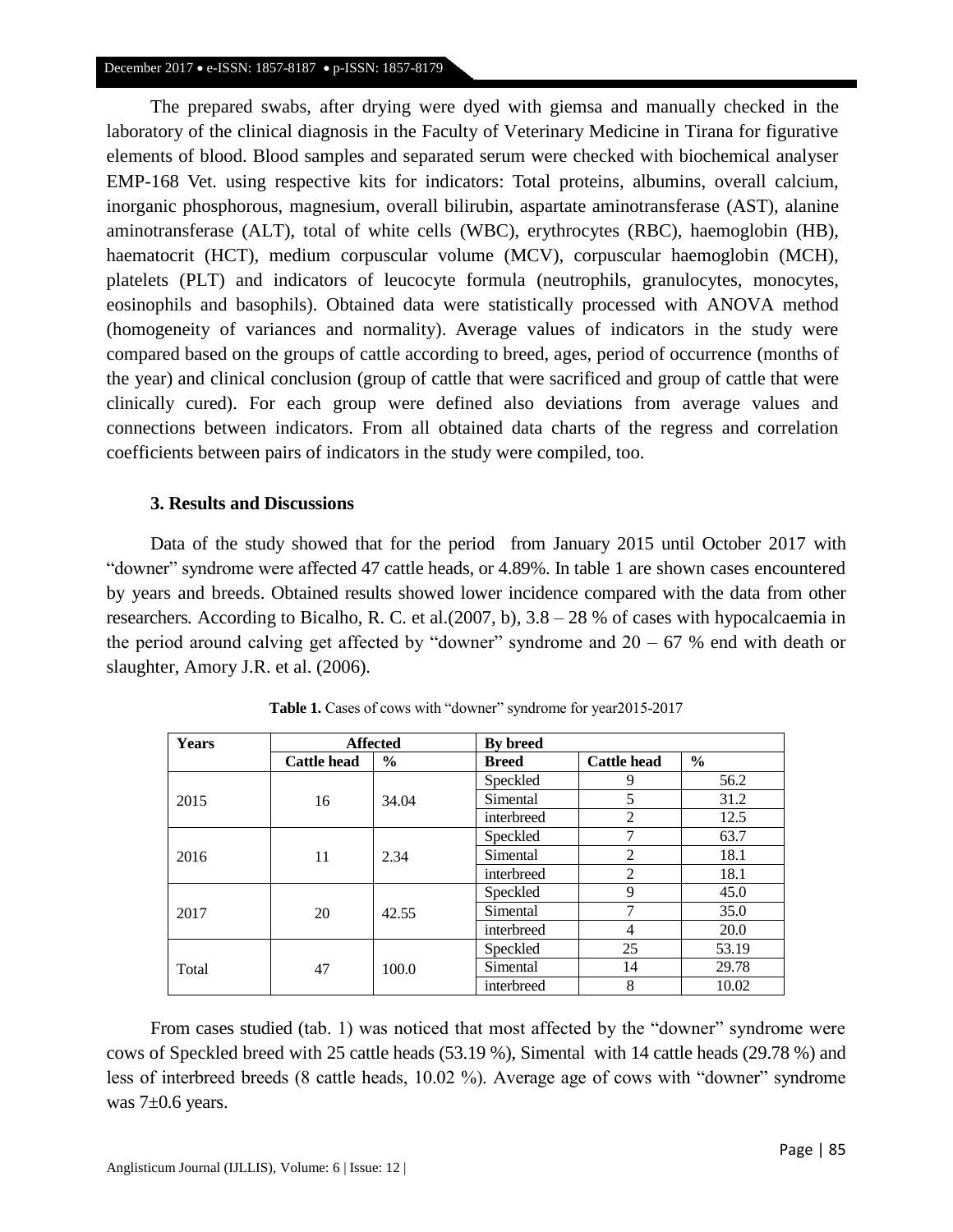#### December 2017 • e-ISSN: 1857-8187 • p-ISSN: 1857-8179

Our data coincide with those of other researchers Bicalho, R. C. et al. (2007b); Goff J. P. et al. (1995, 1997) who emphasise that the highest incidence of "downer" syndrome is noticed in cows above 6 years old (39 %). Mostly "downer" syndrome in cows was found after calving (39 cases or 82.97 %). Before the calving syndrome was found in 8 cows or 17.02 % (tab. 2). According to Sielman E.S. et al. (1997) and Sattler N. et al. (1998), cases before calving are rare (approx. 6 %).

| <b>Years</b> | <b>Total cases presented</b> |                       |               |               |               |               |               |                   |  |
|--------------|------------------------------|-----------------------|---------------|---------------|---------------|---------------|---------------|-------------------|--|
|              |                              | <b>Before calving</b> |               | After calving |               | <b>Cured</b>  |               | <b>Sacrificed</b> |  |
|              | <b>Cattle</b>                | $\frac{0}{0}$         | <b>Cattle</b> | $\frac{6}{9}$ | <b>Cattle</b> | $\frac{0}{0}$ | <b>Cattle</b> | $\frac{0}{0}$     |  |
| 2015         |                              | 6.3                   | 13            | 27.6          | 10            | 21.2          | 6             | 12.7              |  |
| 2016         |                              | 4.2                   |               | 19.1          |               | 19.1          |               | 4.2               |  |
| 2017         |                              | 6.3                   | 17            | 36.1          | 11            | 23.4          |               | 19.1              |  |
| Total        |                              | 17.02                 | 39            | 82.97         | 30            | 63.82         | 17            | 36.17             |  |

Table 2. Cases with "downer" syndrome in relation with the period of calving and prognosis.

From obtained data, 62 % of cases occur within first 24 hours after calving and nearly 20 % were diagnosed within first 100 days after calving. In 30 cattle (63.82 %) results after medical treatment were positive and cows were clinically cured. In 17 cases (36.17 %) results even after medical treatment remained negative. Obtained biochemical and haematological indicators from checks in 20 cows with "downer" syndrome (regardless of clinical diagnosis) are presented in Table 3.

Indicators are given in average values, based on the days of the check-up. In the table are given normative value limits according to Radostits, (2005). Obtained data showed that changes in haemato-biochemical indicators were noted in cows affected by the "downer" syndrome. Such changes are reported also by other authors in their studies, Ceroni V. et al. (2012, 2014), Lumsden, J.H. et al. (1980), Doornenbal, H. et al. (1988), Duraj J. Ceroni V. (2016). Changes in haematobiochemical indicator values are part of body"s answer against responsible of clinical pathology manifested with "downer" syndrome, Ceroni V. et al. (2014), Doornenbal, H. et al. (1988), Peinado, V.I. et al. (1999), Radostits O. M., et al. (2005). From the obtained data for indicators in the study it was concluded that most affected by the "downer" syndrome in cows was the amount of albumins, level of calcium, of inorganic phosphorous, of magnesium, ALT, total of white cells (WBR), number of neutrophils and lymphocytes. The total amount of proteins, level of total bilirubin, of creatinine, AST, number of erythrocytes, haemoglobin, monocytes, eosinophils and basophils kept their values in the normative limits. Changes in indicators of the albumins amount, of total calcium, of magnesium, total of white cells and neutrophils are statistically verified ( $p <$ 0.05). The data for changes in values of ALT, of inorganic phosphorus and number of lymphocytes aren"t statistically verified. Especially changes in ALT values were non-uniform with very wide variations and can be random in different individuals.

Changed indicators (with green background in the table) were grouped according to cattle" clinical outcome, by indicators of the group that was clinically cured and the group that was sacrificed. For the evaluation were singled out data with statistically proven changes (the grey background row) and not statistically unproven changes (the row with pink background).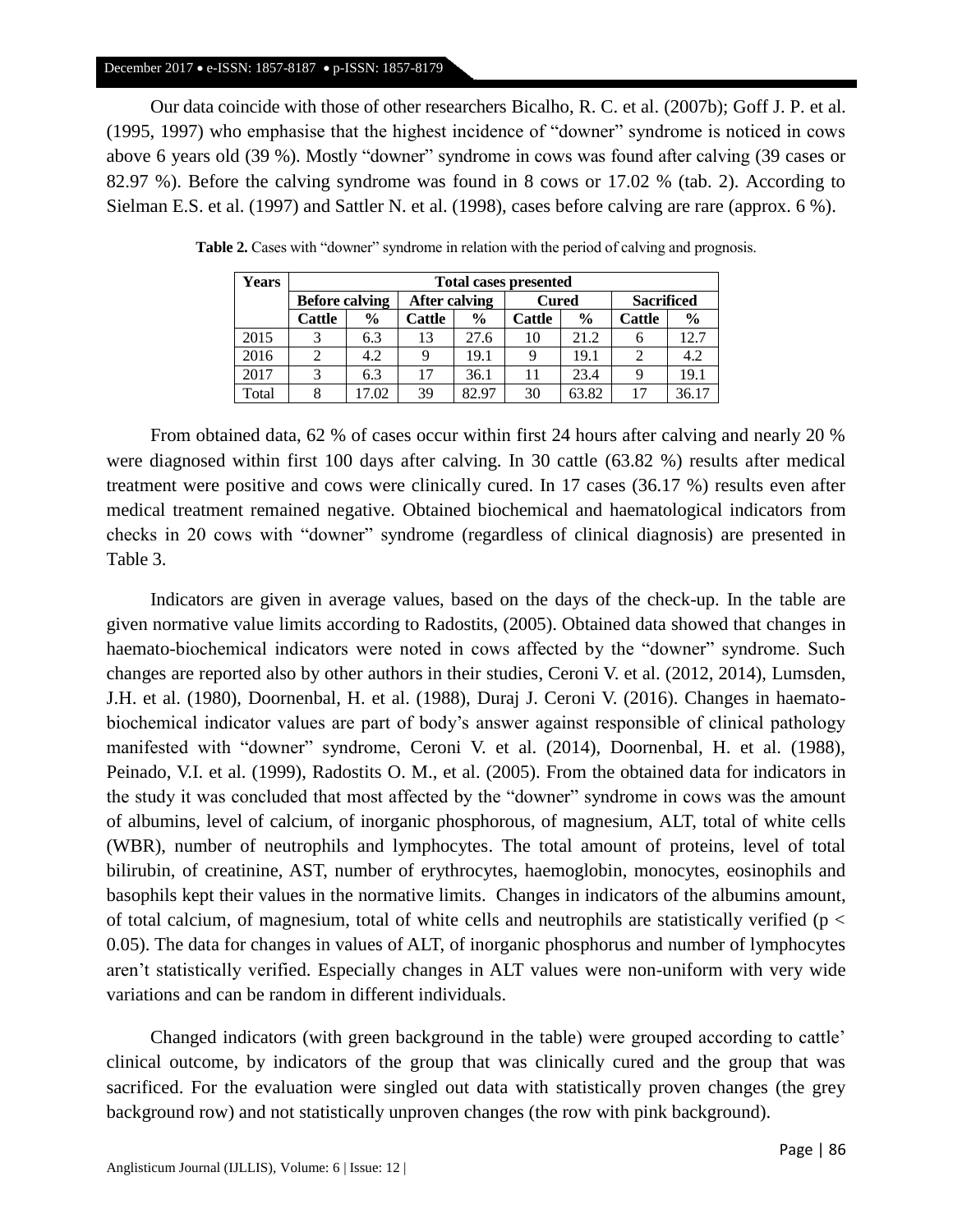| <b>Indicators</b>                           |              | <b>Normative</b> | Haemato-biochemical indicators by the check-up days |                        |                             |                    |                 |
|---------------------------------------------|--------------|------------------|-----------------------------------------------------|------------------------|-----------------------------|--------------------|-----------------|
|                                             |              | values           | First 24                                            | Third day              | <b>Fifth day</b>            | <b>Seventh day</b> | Ninth day       |
|                                             |              |                  | hours                                               |                        |                             |                    |                 |
| Total of Proteins g/dl                      |              | $6.7 - 7.5$      | $7.82 \pm 2.1$                                      | $7.22 \pm 1.31$        | $6.88 \pm 2.2$              | $7.27 \pm 1.37$    | $7.33 \pm 1.6$  |
| Albumin g/dl<br>$\boldsymbol{\rm A}$        |              | $2.1 - 3.6$      | $2.6 \pm 0.4$                                       | $2.4 \pm 0.4$          | $2.7 \pm 0.4$               | $2.6 \pm 0.6$      | $2.7 \pm 0.21$  |
|                                             | $\bf{B}$     | $2.1 - 3.6$      | $2.6 \pm 0.2$                                       | $\dagger 3.6 \pm 0.32$ | $*4.1 \pm 0.7$              | $*3.9 \pm 0.6$     |                 |
| <b>Total</b><br>of<br>Ca                    | $\mathbf{A}$ | $2.43 - 3.10$    | $2.33 \pm 0.1$                                      | $2.2 \pm 0.3$          | $2.16 \pm 0.21$             | $2.63 \pm 0.1$     | $2.61 \pm 0.2$  |
| (mmol/l)                                    | $\bf{B}$     | $2.43 - 3.10$    | $2.12 \pm 0.3$                                      | $*1.58 \pm 0.2$        | $*1.69 \pm 0.6$             | $*1.72 \pm 0.2$    |                 |
| $\overline{\mathbf{P}}$<br><b>Inorganic</b> | $\mathbf{A}$ | $1.08 - 2.76$    | $1.82 \pm 0.3$                                      | $1.85 \pm 0.12$        | $2.32 \pm 0.2$              | $2.14 \pm 0.2$     | $1.98 \pm 0.13$ |
| (mmol/l)                                    | $\bf{B}$     | $1.08 - 2.76$    | $1.86 \pm 0.3$                                      | $*0.98 \pm 0.2$        | $*1.04 \pm 0.3$             | $*1.02 \pm 0.2$    |                 |
| Mg (mmol/l)                                 | $\mathbf A$  | $0.74 - 1.10$    | $1.09 \pm 0.1$                                      | $0.91 \pm 0.2$         | $0.89 \pm 0.2$              | $0.93 \pm 0.2$     | $0.89 \pm 0.1$  |
|                                             | $\bf{B}$     | $0.74 - 1.10$    | $0.82 \pm 0.1$                                      | $*1.27 \pm 0.2$        | $*1.23 \pm 0.3$             | $*1.32 \pm 0.1$    |                 |
| Total Bilirub. (µmol/l)                     |              | $0.17 - 8.03$    | $4.68 \pm 1.2$                                      | $5.12 \pm 3.1$         | $4.34 \pm 1.3$              | $4.52 \pm 2.22$    | $4.77 \pm 1.4$  |
| Creatinine (µmol/l)                         |              | $0.35 - 2.80$    | $1.62 \pm 0.4$                                      | $2.03 \pm 0.2$         | $1.83 \pm 0.12$             | $1.04 \pm 0.54$    | $2.2 \pm 0.1$   |
| <b>AST IU/L</b>                             |              | $60 - 150$       | $116.4 \pm 16.0$                                    | $132.2 \pm 21.1$       | $\overline{145.1} \pm 12.4$ | $92.2 \pm 27.3$    | $107.7 \pm$     |
|                                             |              |                  |                                                     |                        |                             |                    | 31.0            |
| <b>ALT IU/L</b>                             | $\mathbf A$  | $35 - 350$       | $236.4 \pm 13.2$                                    | $207.2 \pm 12.7$       | $335.4 \pm 11.6$            | $309.2 \pm$        | $246.3 \pm 14$  |
|                                             |              |                  |                                                     |                        |                             | 16.6               |                 |
|                                             | $\bf{B}$     | $35 - 350$       | $261.7 \pm 31.3$                                    | $\frac{1287.2}{ }$     | *387.8 ±                    | $*399.4 \pm$       | ä,              |
|                                             |              |                  |                                                     | 16.1                   | 33.                         | 11.6               |                 |
| RBC $(10^6/\mu l)$                          |              | $5 - 10$         | $6.29 \pm 0.64$                                     | $6.00 \pm 0.78$        | $7.0 \pm 0.26$              | $6.44 \pm 0.14$    | $5.91 \pm 0.6$  |
| HGB (g/dl)                                  |              | $8 - 15$         | $9.90 \pm 0.86$                                     | $10.07 \pm 0.83$       | $9.71 \pm 0.92$             | $9.0 \pm 2.1$      | $9.2 \pm 0.8$   |
| WBC $(10^3/\mu l)$                          | $\mathbf{A}$ | $4 - 12$         | $6.61 \pm 2.2$                                      | $6.84 \pm 1.1$         | $7.32 \pm 1.4$              | $7.46 \pm 1.1$     | $7.75 \pm 1.2$  |
|                                             | B            | $4 - 12$         | $5.58 \pm 1.67$                                     | $\dagger$ 11.5 ± 2.6   | $*12.2 \pm 2.1$             | $*16.0 \pm 0.8$    |                 |
| HCT (%)                                     | $\mathbf{A}$ | $24 - 46$        | $29.57 \pm 2.80$                                    | $29.37 \pm 2.64$       | $29.7 \pm 2.7$              | $28.8 \pm 2.4$     | $29.1 \pm 1.6$  |
|                                             | $\bf{B}$     | $24 - 46$        | $29.12 \pm 2.2$                                     | $\dagger$ 41.3 ± 3.2   | $\ddagger$ 39.6 ± 3.5       | $139.8 \pm 4.7$    |                 |
| Neutrophils $(10^3/\mu l)$                  | $\mathbf A$  | $15.0 - 47.0$    | $27.60 \pm 2.29$                                    | $28.23 \pm 4.5$        | $27.6 \pm 3.3$              | $28.6 \pm 2.5$     | $25.4 \pm 5.1$  |
|                                             | $\bf{B}$     | $15.0 - 47.0$    | $26.10 \pm 4.29$                                    | $*65.2 \pm 5.1$        | $*59.3 \pm 4.2$             | $*62.3 \pm 2.7$    |                 |
| Lymphocyte                                  | $\mathbf{A}$ | $45.0 - 75.0$    | $\overline{61.23} \pm 3.2$                          | $60.5 \pm 5.9$         | $61.4 \pm 4.4$              | $61.0 \pm 3.7$     | $64.5 \pm 3.1$  |
| $(10^3/\mu l)$                              | $\bf{B}$     | $45.0 - 75.0$    | $63.46 \pm 4.52$                                    | $*23.9 \pm 2.1$        | $*28.1 \pm 5.1$             | $*29.1 \pm 3.6$    |                 |
| Monocytes $(10^3/\mu l)$                    |              | $2.0 - 7.0$      | $6.84 \pm 2.37$                                     | $7.26 \pm 3.39$        | $7.61 \pm 3.55$             | $6.12 \pm 1.88$    | $5.72 \pm 1.1$  |
| Eosinophils $(10^3/\mu l)$                  |              | $0 - 20.0$       | $3.07 \pm 3.75$                                     | $3.26 \pm 2.93$        | $2.67 \pm 2.11$             | $2.34 \pm 0.34$    | $3.41 \pm 2.1$  |
| Basophiles $(10^3/\mu l)$                   |              | $0 - 2.0$        | $0.51 \pm 0.86$                                     | $0.26 \pm 0.62$        | $1.11 \pm 0.21$             | $0.56 \pm 0.37$    | $0.8 \pm 3.2$   |

**Table 3.** Average values of haemato-biochemical parameters in cows by check-up, compared with normative values.

Note:  $\mathbf{A} = \text{Group of } \cos \theta$  that were clinically cured;  $\mathbf{B} = \text{Group of } \cos \theta$  that were sacrificed.

\*: Significant changes against reference values ( $p < 0.05$ ); † against Group A ( $p < 0.05$ ).

Reference values according to *Radostits O.M., 2005*.

In cows of the group that were sacrificed, the average level of albumins was growing, especially around the fifth day (respectively  $4.1 \pm 0.7$  g/dl, from the norm 2.1 - 3.6g/dl). Indicator of the average of total calcium faces significant decrease since the third day, (Ca, **1.58 ± 0.2**mmol/l from 2.43 – 3.1 mmol/l). Otherwise, average magnesium values are significantly grown (**1.27 ± 0.2**mmol/l, from 0.74 - 1.10 mmol/l that are normative values). In particular, for these indicators we are giving charts with the result of average values from the daily check-ups, where trends of changes are clearly visible.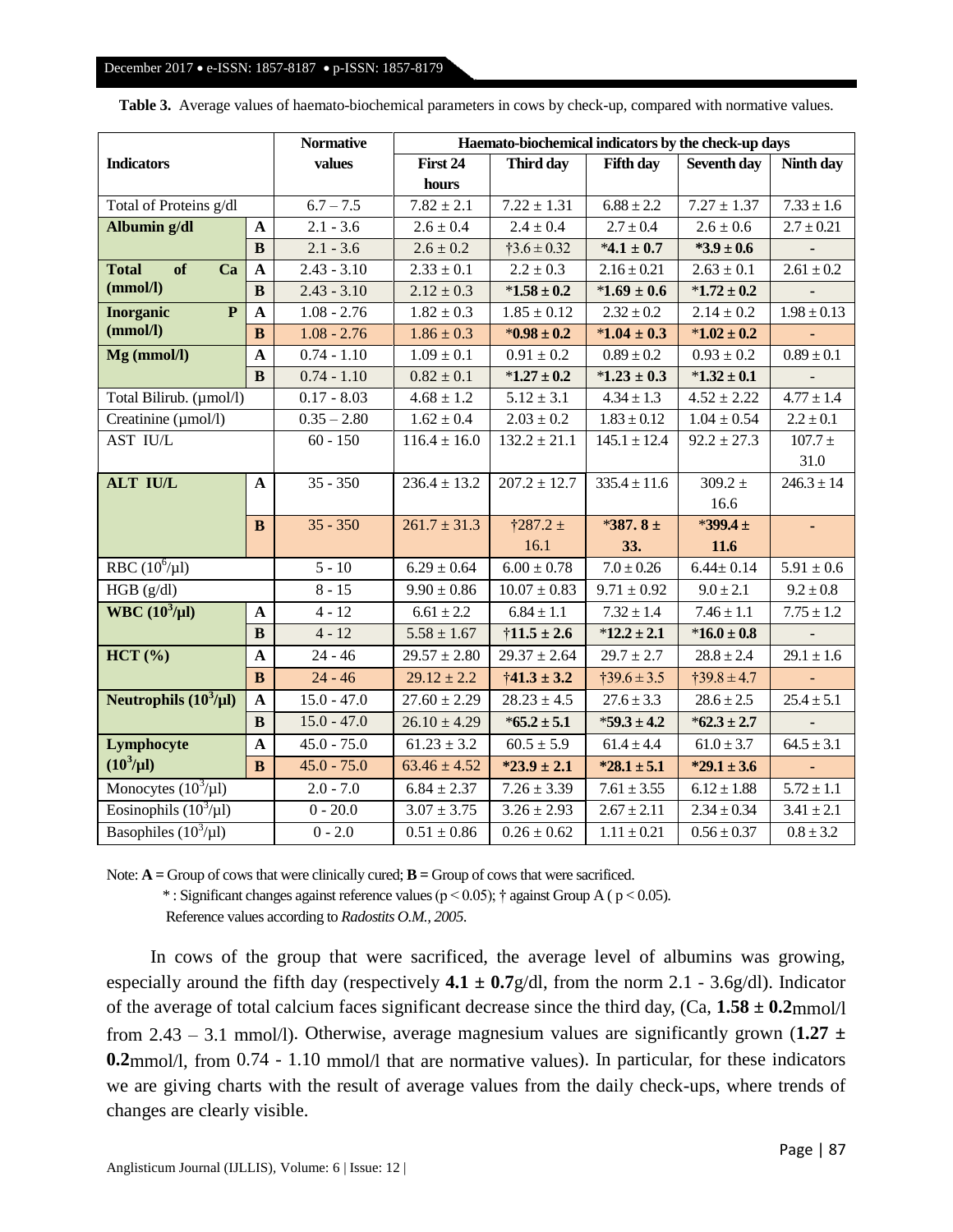**Chart 1:** The curve of average level of albumins in cows with "downer" syndrome by days. (r = 0.633).



**Note:** *The green curve shows changes in average daily values, whilst blue curve shows the progressive tendency, depending on the days of recumbency.*

**Chart 2:** Curve of average level of total calcium in cows with "downer" syndrome, by days of check-up (r = -0.457)



**Chart 3:** The curve of average level of magnesium in cows with "downer" syndrome.  $(r = 0.305)$ .



From charts 1, 2 and 3 is recorded the increasing tendency in values of albumins and magnesium and decrease of average values of total calcium according to days of recumbency.

Tendency for decrease of increase in haemato-biochemical indicators are also reported by other authors, Peinado, V.I. et al. (1999).The total of white cells was found with the highest increase (up to 16.0 x  $10^3/\mu$ l against the norm 4 - 12 x  $10^3/\mu$ ) on the fifth and sixth day. The number of neutrophils also increases in cows that were sacrificed (up to 65.2  $\pm$  5.16 x10<sup>3</sup>/ $\mu$ l against 15.0  $\pm$ 47.0).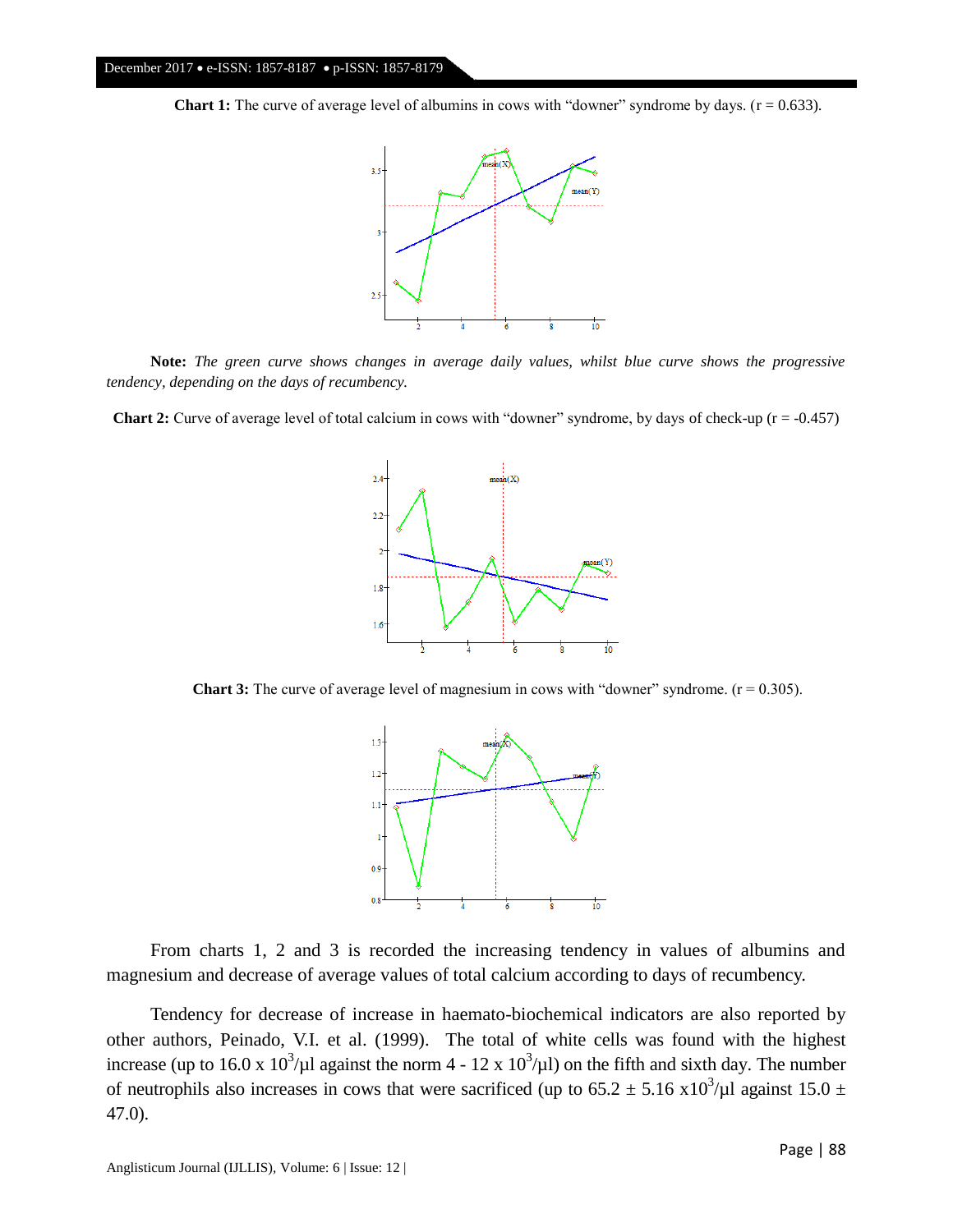#### December 2017 • e-ISSN: 1857-8187 • p-ISSN: 1857-8179

The number of lymphocytes changes with significant decrease  $(23.9 \pm 2.1 \text{ x}10^3/\mu l)$ , but it isn't statistically proven. Changes in the number of white cells and neutrophils are seen from the third day of the check-up. Our data are pertinent also with changes of hematologic indicators in cows with "downer" syndrome that are reported by other authors, Ceroni V. (2012, 2014). In charts 4 and 5 is recorded the increasing tendency of average values of the number of white cells and neutrophils by the days of recumbency.

**Chart 4:** The curve of the number of white cells in cows with "downer" syndrome. ( $r = 0.758$ ).



**Chart 5:** The curve of the average number of neutrophils in cows with "downer" syndrome.  $(r = 0.624)$ .



Results of the study suggest that in cows that suffer from "downer" syndrome changes in haemato-biochemical indicators occur from the third day. Changes in the number of total white cells, of neutrophils, level of albumins and especially of the level of total calcium and magnesium that are found from the third day of clinical manifestation of "downer" syndrome in cows, not only can be used but are beneficial as well to evaluate prognosis. Cows with such changes is advisable to be sacrificed immediately in reduce expenses.

#### **4. Conclusions**

In cows of our farms "downer" syndrome is present in 4.89 % of cattle that are breed. Most affected by this syndrome are cows of Speckled breed (53.19 %), Simental (29.78 %) and less of interbreed ones (10.02 %). In 82.97 % of cases "downer" syndrome is found in cows after calving. In cows suffering from "downer" syndrome present are changes in few haemato-biochemical parameters. Most visible and statistically proven changes faces the total of white cells, neutrophils, amount of albumins, level of total calcium and magnesium. The level of inorganic